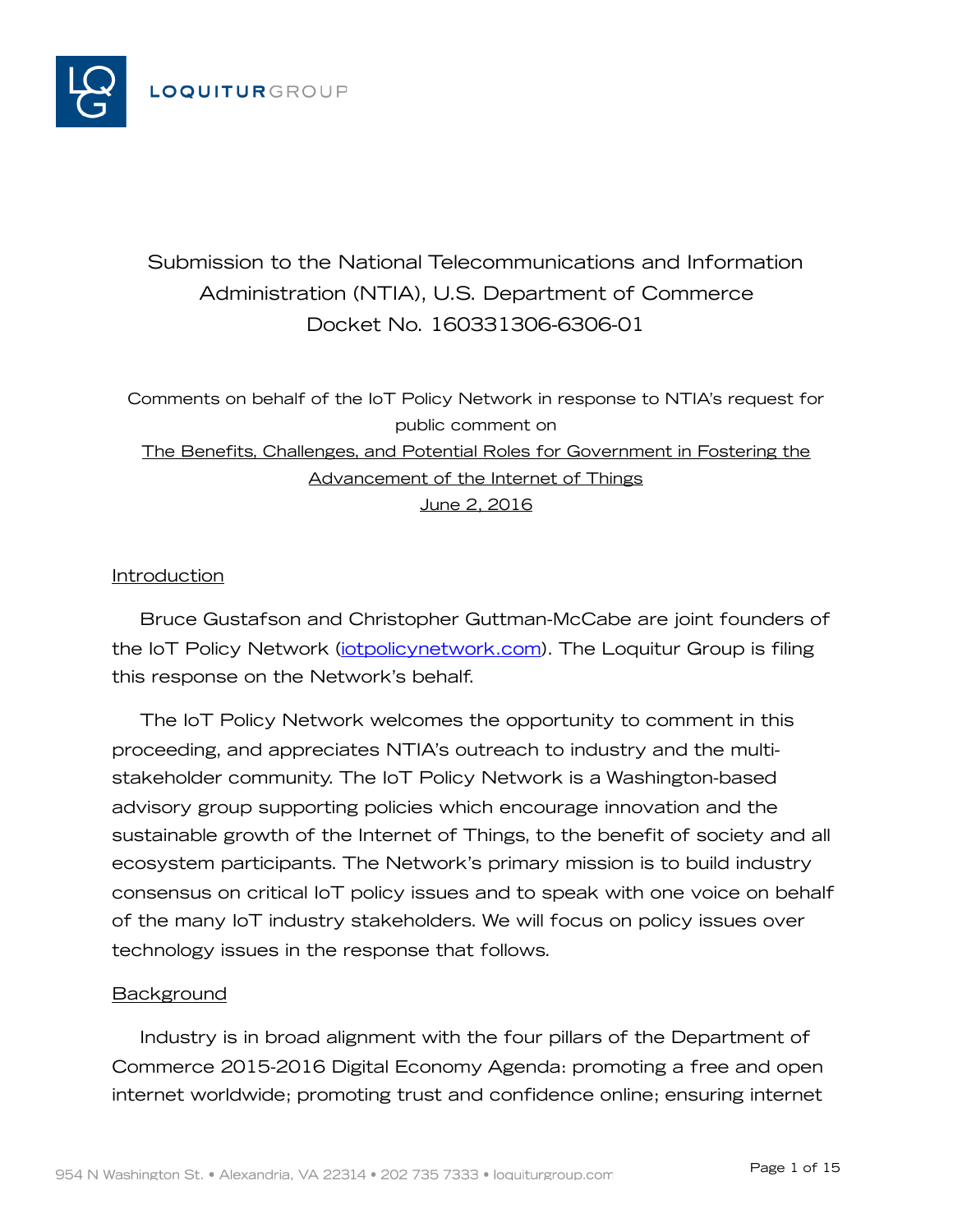

access for workers, families and companies; and promoting innovation in the digital economy. While initially focused on the conventional internet, the extension to IoT is easily made and entirely appropriate, for the distinction between the two is fading and will become irrelevant in the near future. Thus, while this proceeding is focused on IoT, it should build upon work already underway for internet policy writ large. The reality is that anything connected to the internet is also part of IoT already, either passively or actively. It simply takes time for language and policy to catch up with the real world.

The overarching theme of NTIA's twenty-eight questions is, "What role should the government play in the evolution of IoT?" Policy oversight is clearly appropriate in an area as significant to the digital economy, and society generally, so the question is really one of balancing promotion, control, and organic evolution. The policy themes we will advance are: 1) moderate course corrections, and only when evidence indicates the need; 2) a government focus on removing roadblocks and providing clarity and simplicity where guidance is required; 3) passive government participation in all aspects of IoT's evolution, and active participation where the government holds key resources as steward for the public at large; 4) a primary role in analyzing and addressing the social and economic changes that a fully digital society will face.

The IoT policy question can be broken down into two components: what policy actions are recommended in the face of a disruptive new technology generally, and what policy actions are recommended specifically due to something inherent in IoT specifically? There is no debate that, like the emergence of the internet or the railroads, IoT is another innovation that will disrupt legacy business models. Policy makers must resist the temptation to build barriers by attempting to preserve legacy systems, especially those which have a history of regulatory protection. IoT will drive revolutionary changes in agriculture, transportation, energy distribution, government, and a myriad of other sectors reliant on complex real-world data inputs. Existing regulators will be challenged to adapt, and our recommendation is that each sector should focus on a critical reassessment and dismantling of historical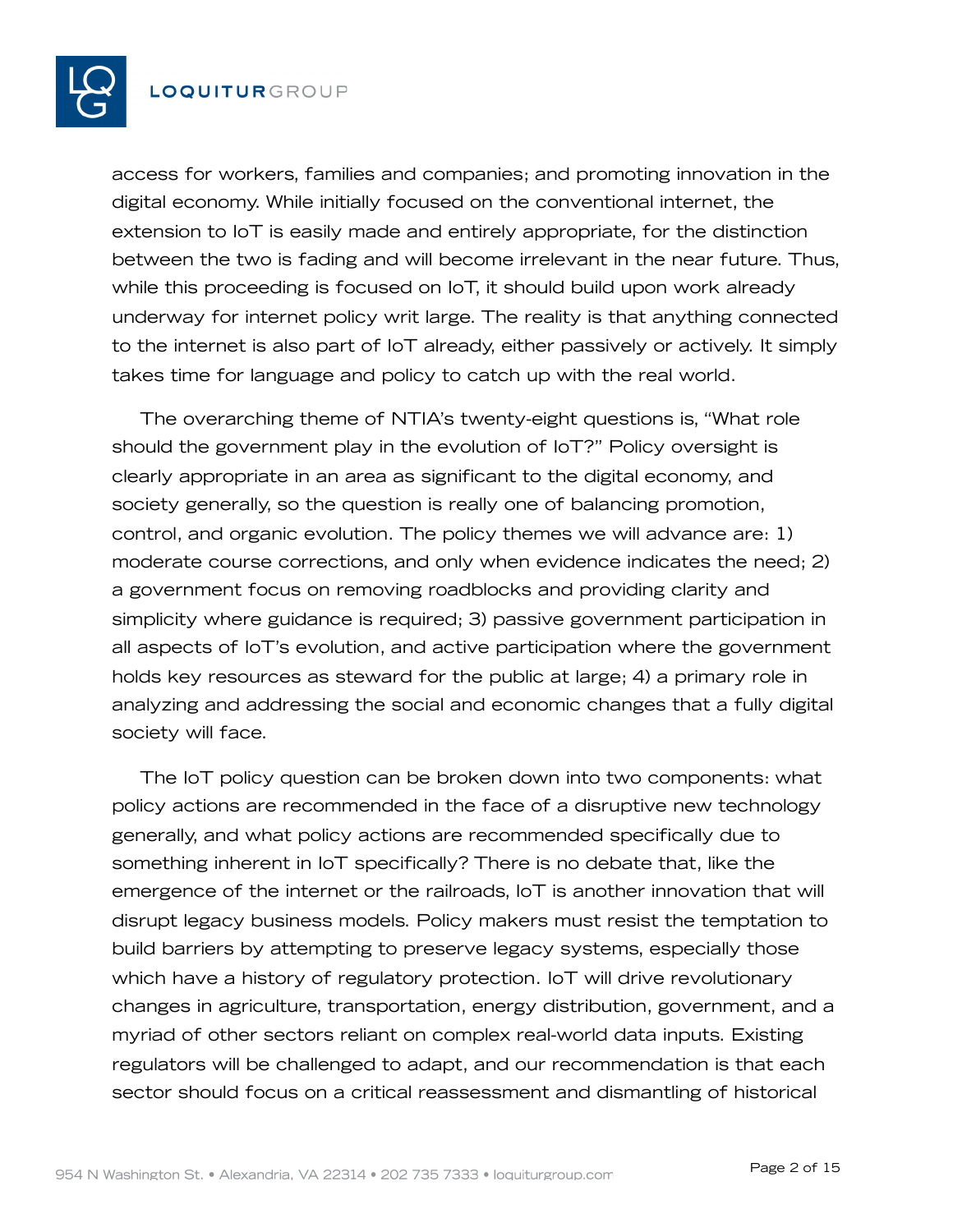

policy barriers in the face of new innovations like IoT. This is simply the process of change and rebirth that every disruptive innovation brings.

In the IoT domain specifically, however, the introduction of networked devices and large datasets into complex systems will amplify the importance of robust interconnection, access security, and data stewardship. Interconnection has been an industry priority since the emergence of the internet, and policymakers are already well informed and active in support of improving America's digital infrastructure: IoT is simply an extension of this established imperative. For commercial and industrial systems, security failures will have immediate and direct economic consequences - with subsequent market feedback. Like the broader internet industry, the IoT ecosystem already has strong incentives in place to make security the top priority. Finally, while data stewardship is the IoT policy area that is likely to generate the most political energy, the elevation of privacy as a topic for national and international debate is driving promising innovations in blockchain and encryption technology which will only accelerate as IoT systems come online.

## General Questions

## Question 1

NTIA asks whether we can learn from past technological changes as we look ahead to IoT, or whether IoT is in some way different. In large measure, the policy challenges we are already focused on with the growth of the internet and the digital economy will remain in play as IoT emerges. What will challenge policy makers is the scale of the issues and the speed at which they evolve. Policy discussions around personal and national digital security, privacy, data ownership, conflict of laws, and encryption will evolve naturally to include IoT. What will change is the breadth and scope of policy impacts in these areas.

Where novel policy areas will emerge is where IoT goes beyond hardware and data and begins to touch social and economic processes. For example,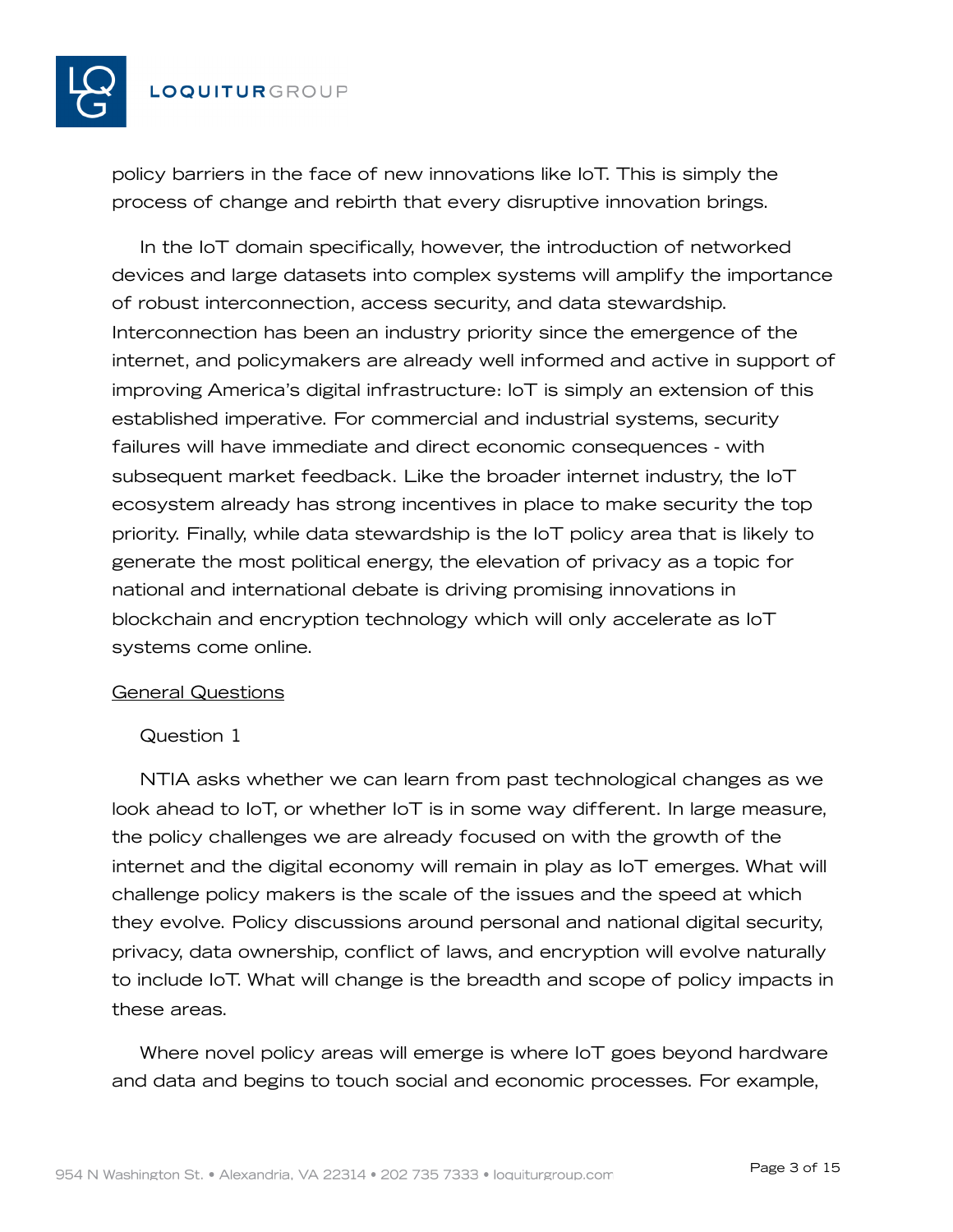

we can anticipate significant shifts within many traditionally "non-networked" industries, where rich real-time datasets can now replace heuristics, approximations, and modeling. Agriculture is transforming the role of the farmer to one of owning land and capital, and setting crop strategy: allocation of resources like fertilizer and moisture, and the optimized control of machinery through IoT are being combined with services like engineered seed to radically change the skills, scale and risks of agribusiness. Elsewhere, government's role in providing public infrastructure like roads, bridges and traffic lights, may evolve to providing real-time transportation management services through publicly deployed sensors and open datasets. One could envision an FAA for surface transportation, tracking and routing countless vehicles through a safe and efficient IoT system designed to optimize the use of public infrastructure for public benefit. Healthcare is another example, where IoT can enable wide-scale health management systems based on realtime data and biometric sensors, lowering costs and improving patient outcomes and public health. These are not areas that have been well thought through during past technological evolutions.

In general however, the tools already exist to tackle these emerging policy questions, both in government and in the private sector. NTIA's adoption of the multi-stakeholder model for these complex digital economy issues should be extended to IoT-specific challenges as they emerge, with the recognition that in many instances IoT assets are privately held, while the rewards of good stewardship can be widely felt.

## Question 2

Is there a sufficient definition of IoT, and do the differences between definitions matter? More to the point, where does IoT begin and not-IoT end? In large measure the precise definition is less relevant for policy makers who will inevitably be looking at a specific subset of all that IoT is - than for economists who are looking to draw the system boundaries for academic analysis. All definitions envision connected devices, some no more than passive sensors, capable of collecting local data and making it available over networks. Most definitions also envision systems capable of interpreting that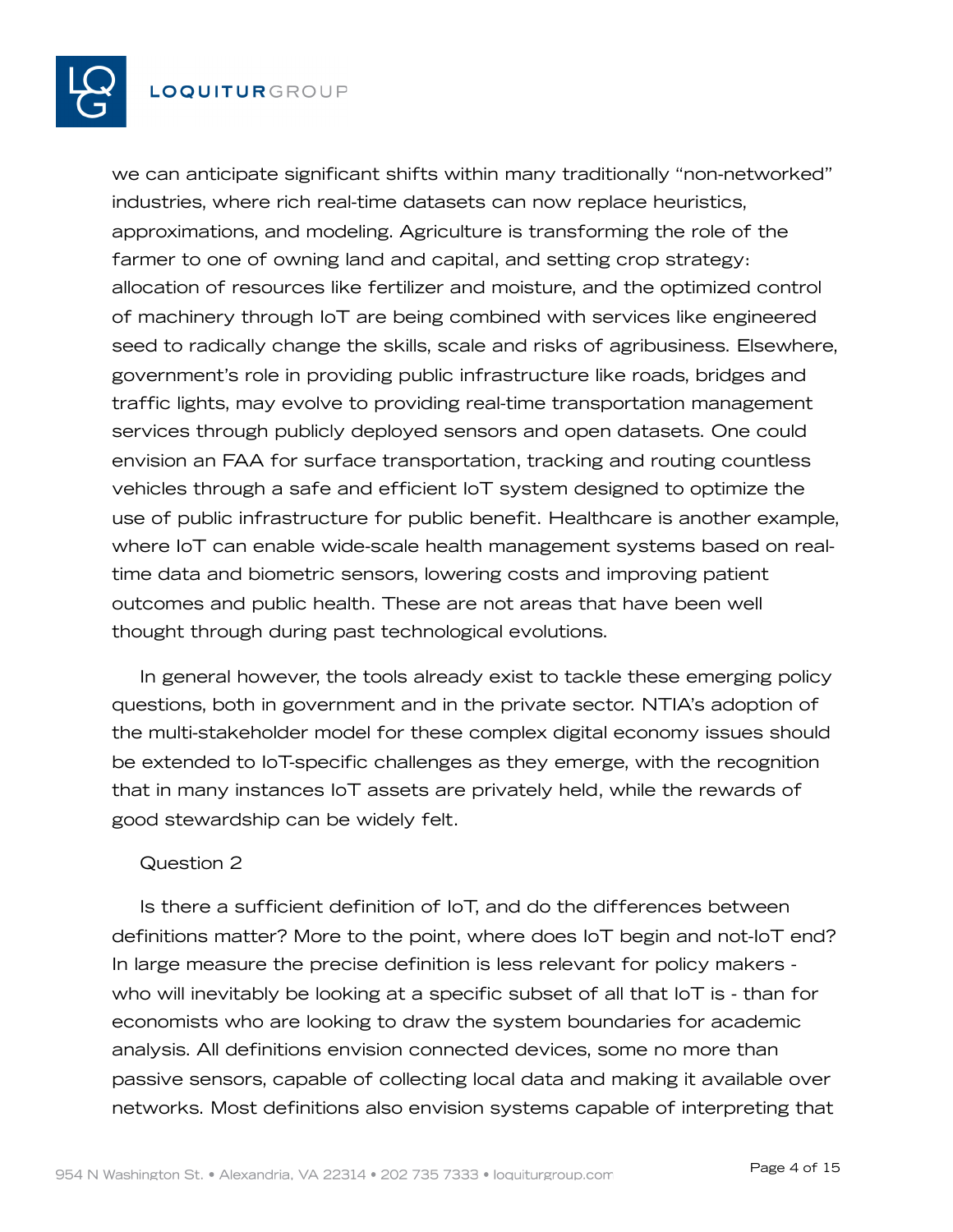

data, usually in the context of other data, and taking action which can then be felt in the real world. Some require that both the incoming data and subsequent actions be through "things" and not people. Rather than looking for an all-inclusive definition, we would recommend policy-makers focus on breaking down IoT into smaller pieces where definitions can be a little crisper and more useful.

#### Question 3

NTIA is seeking examples of planned or existing rules and policies that a) appropriately foster IoT while protecting society, or b) inhibit IoT unnecessarily. This is a heavy lift, and in a sense foreshadows many of the recommendations commenters will ultimately provide. Rather than cite specific legislation, we can generally describe categories of rules and policies and place them on a continuum from "does no harm and much good" to "does no good and much harm". With luck the bucket "does no harm and no good" is monitored and continuously emptied.

In general, IoT is a product of the private sector, in contrast to the seed that became the internet, which originated through government-sponsored research. That is not to say that sponsored IoT research isn't being done, or shouldn't be, but it is no longer a necessary condition to get IoT off the ground. This immediately highlights a difference in government's role: from active developer to user, promoter, and public safety officer. We would encourage policy-makers to recognize that IoT is not a public asset, but largely a private one, and that government's role is simply as one more user and one more data and service provider (albeit a large and influential one).

Policies which focus on protecting bystanders, rather than policing the playing field, should be the early focus as IoT experiments play out. This is a departure from the inward-focused "regulator as referee" paradigm which dominates existing segments of the economy. Policy makers must carefully assess what the past tells us: history's lesson is not "impose what worked last time", but "watch for known warning signals and apply small corrections earlier". Thus, the work underway across the policy landscape to create a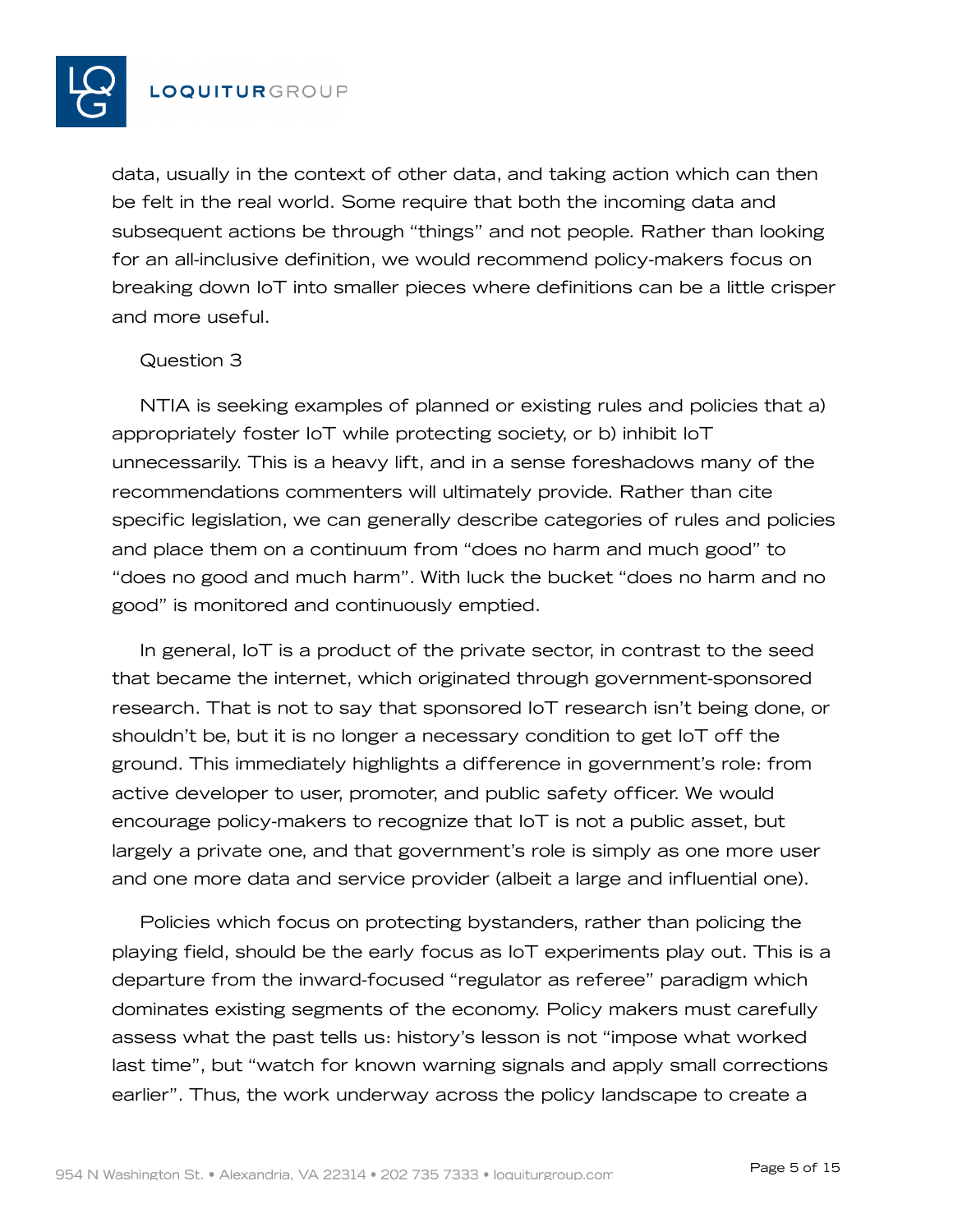

framework for privacy norms is an example of an area where much good can be done. Recognizing that society as a whole benefits when data is shared is a foundational element of IoT. Privacy is a trade-off between the individual and the public good, and crafting policy in this area is a necessary condition for IoT's long-term success. In a similar vein, data-stewardship (as opposed to ownership) is an area where policy-makers can play a role by building a framework around which industry participants can align, though efforts in this area are lagging.

Policies that wade deep into technical implementations and architectures are far less useful and likely to slow innovation and derail beneficial impacts. Thus, while security will be another fundamental component for IoT success, policy makers are simply one more participant in the multi-stakeholder approach to securing the network. The best role for government is in its role as technology buyer - specifying rather than legislating the minimum standards for system security. Thus, rapid IoT adoption by the government is a powerful lever to encourage rapid innovation in IoT security.

Finally, by treating IoT as a monolithic technology that passes beneath the shadow of nearly every existing regulatory body, we are setting the stage for overlap and fragmentation in those cases where regulation could be truly beneficial. It is only natural for an entity to seek growth, so we must be on our guard against mission creep. No federal agency anticipated IoT when its charter was drawn, and so we are relying on policy-makers to figure out where things should fit. The lesson from the digital economy is that the value of data is in what it represents, not in where it is housed, how it is handled, or who owns it. Likewise, smart devices are by definition multi-purpose and subject to change, meaning that they may cross regulatory boundaries even after they've been deployed in the field. Frameworks that transcend regulatory silos are more aligned with how IoT is likely to evolve, just as a multi-stakeholder policy development process is in keeping with the constituency involved in IoT's creation.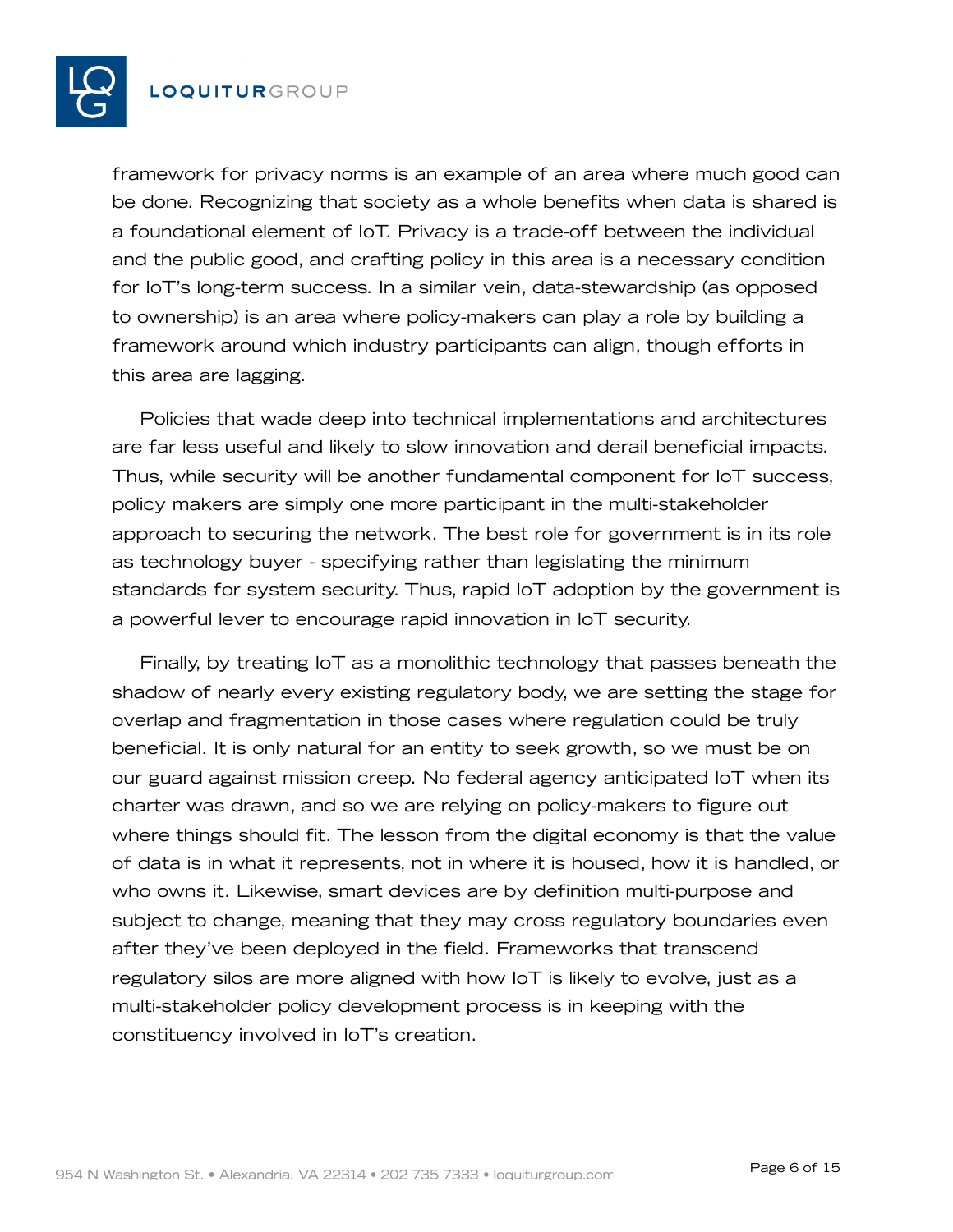

# Question 4

Breaking down the definition of IoT into smaller parts could be highly beneficial for policy makers. As NTIA suggests, some of these characterizations could be overlapping, but as long as they enable simpler policy making they should be explored.

Industrial/private IoT versus Consumer/public IoT is a very useful distinction in discussions about privacy and data stewardship, and in government's role as part of the ecosystem. These definitions allow us to focus on issues internal and external to the two domains, and on the connection points where they interact.

Infrastructure versus data-structure would also be a useful distinction. By separating IoT into its physical and logical components, policy discussions can deal with narrower sets of issues. Infrastructure policy might focus on standardization, interface compatibility, interoperability, device authentication, device stewardship, energy standards, etc. and be very industry-centric. The IoT data-structure would be the focus for policies around privacy, data security, jurisdiction and legal processes, encryption, data stewardship, and other information-centric issues, where public policy makers might have a larger role.

# Question 5

While we offer no specific citations to policy research, we would highlight that discussion of data stewardship/ownership might prove to be a critical IoT policy weakness as systems proliferate. Likewise, data authentication, and online anonymity/trust models are areas where greater discussion is required.

## Technology Questions

# Questions 6 & 7

While there are many technological issues to be resolved for IoT to thrive, the private sector is ideally suited to working through these. Industry has a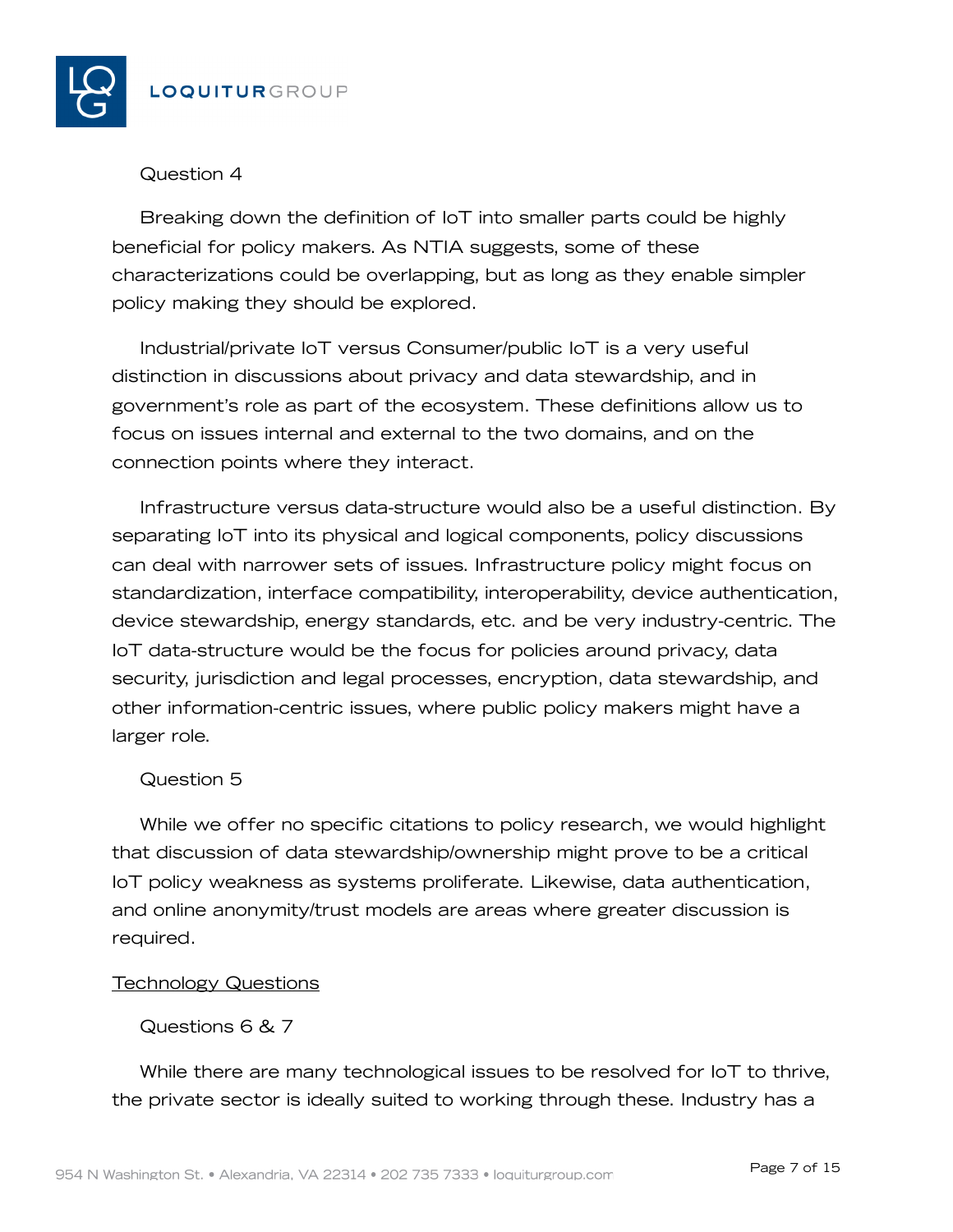

track-record of creating complex technology ecosystems, and the fora exist for collective agreement on the various parameters in play. The reality is that industrial innovation is a darwinian process, and there is no value in trying to preselect winners or prevent failures from occurring. Government has a role as one of many participants, as previously discussed.

Where government's role is key, is where government controls resources critical to the IoT community, like spectrum or real estate. IoT will increase spectrum demands in every possible dimension, as many devices will connect wirelessly to the larger network. Likewise, there will be pressure to increase bandwidth and computing penetration towards the network edge. This may implicate public rights-of-way or public buildings as jumping-off points for IoT systems.

#### Infrastructure Questions

#### Questions 8, 9 & 10

There is little doubt that IoT will increase network traffic loads, but at the same time the industry is actively exploring new architectures, new wireless technologies, and is pushing high bandwidth systems closer and closer to the edge. And while there was a historical shift in how the industry thought about resiliency as we moved from switched to routed networks (an assumption that redundancy would solve any problems), architectures are now more sophisticated, taking advantage of public networks when possible, while using private networks when appropriate. But while many industrial and private IoT systems will be purpose-built to accommodate outages and failures, infrastructure resiliency will remain key in the supporting systems, like the energy grid, that will serve to enable many of the consumer IoT implementations.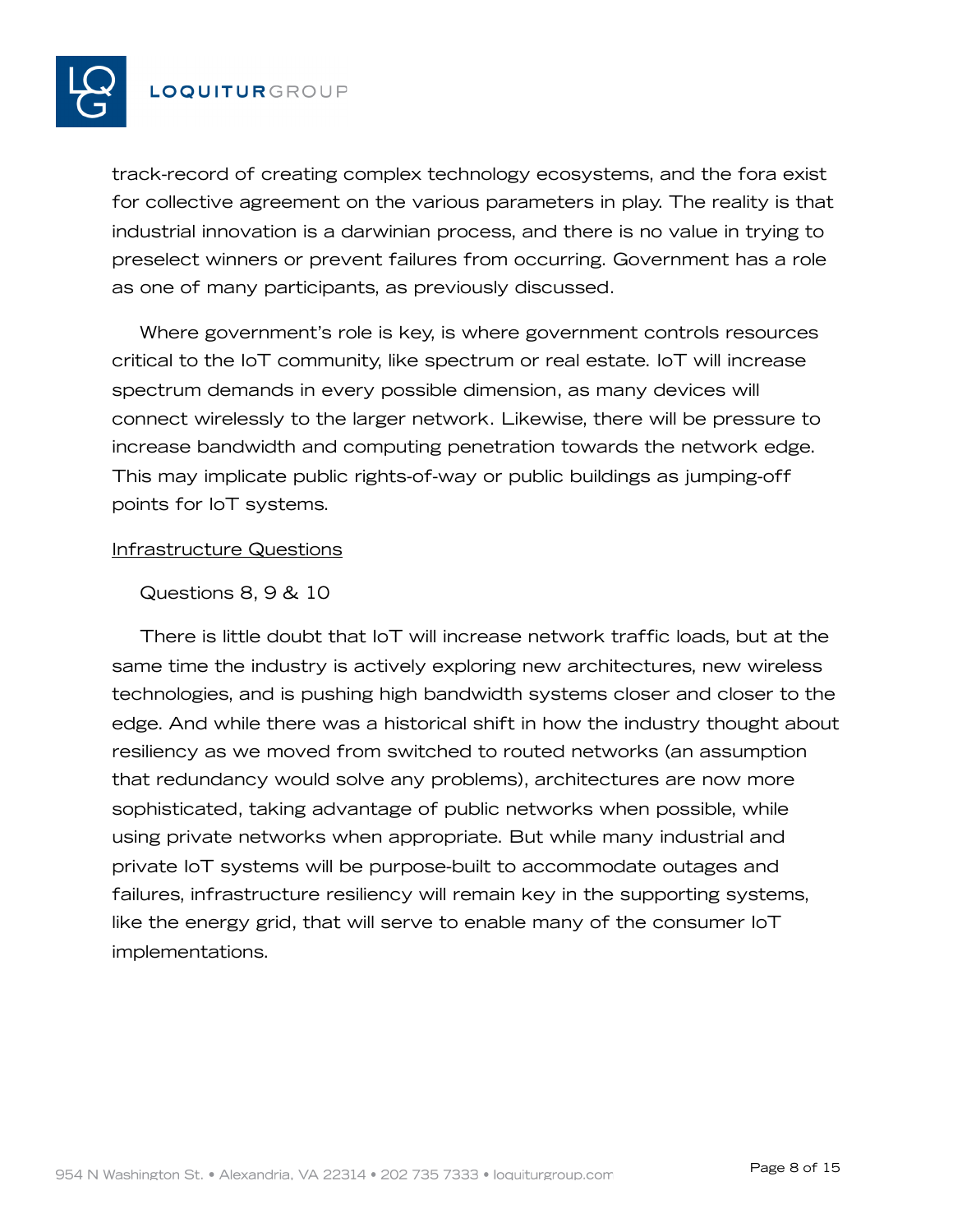

## Economy Questions

## Questions 11 & 12

Whether or not to measure IoT as an economic sector depends on the timeframe and purpose of the program. At some point, IoT will morph from a sector to an enabler embedded across the entire digital economy, just as IT or the internet are today. Any measurement systems contemplated should take into account these challenges.

## Questions 13 & 14

Like all technological change, the deployment of IoT will both create opportunities and change current patterns, sometimes in profound ways. Like the agriculture example used earlier, some industrial sectors will be reengineered to take advantage of the wealth of real-time data and local control systems that make up IoT. In general, any system which embodies large numbers of discrete real-world data points capable of local measurement could be revolutionized by IoT, so fields as disparate as health care, traffic control, weather measurement, energy generation and transmission, agriculture, government, and so on are looking at IoT with great optimism. The social benefits of improving these systems include, among others, better health, greater energy efficiency, reduced waste, a reduced carbon footprint, lower prices, improved safety, and if managed well, a new industrial base from which to build American jobs and increase exports. These benefits will not come without economic disruption, however.

Research into longer-term impacts as systems go from limited to complete knowledge might benefit from government support. For example, as transportation systems gain in knowledge and complexity, the day may arise where traffic is evenly spread across all the surface streets in an urban environment, changing the character of once "busy" versus "quiet" neighborhoods. Changes to speed limits or road restrictions would not need simulation, but might become dynamic elements in the system, with suburban speed limits falling in the evening hours, and rising again to accommodate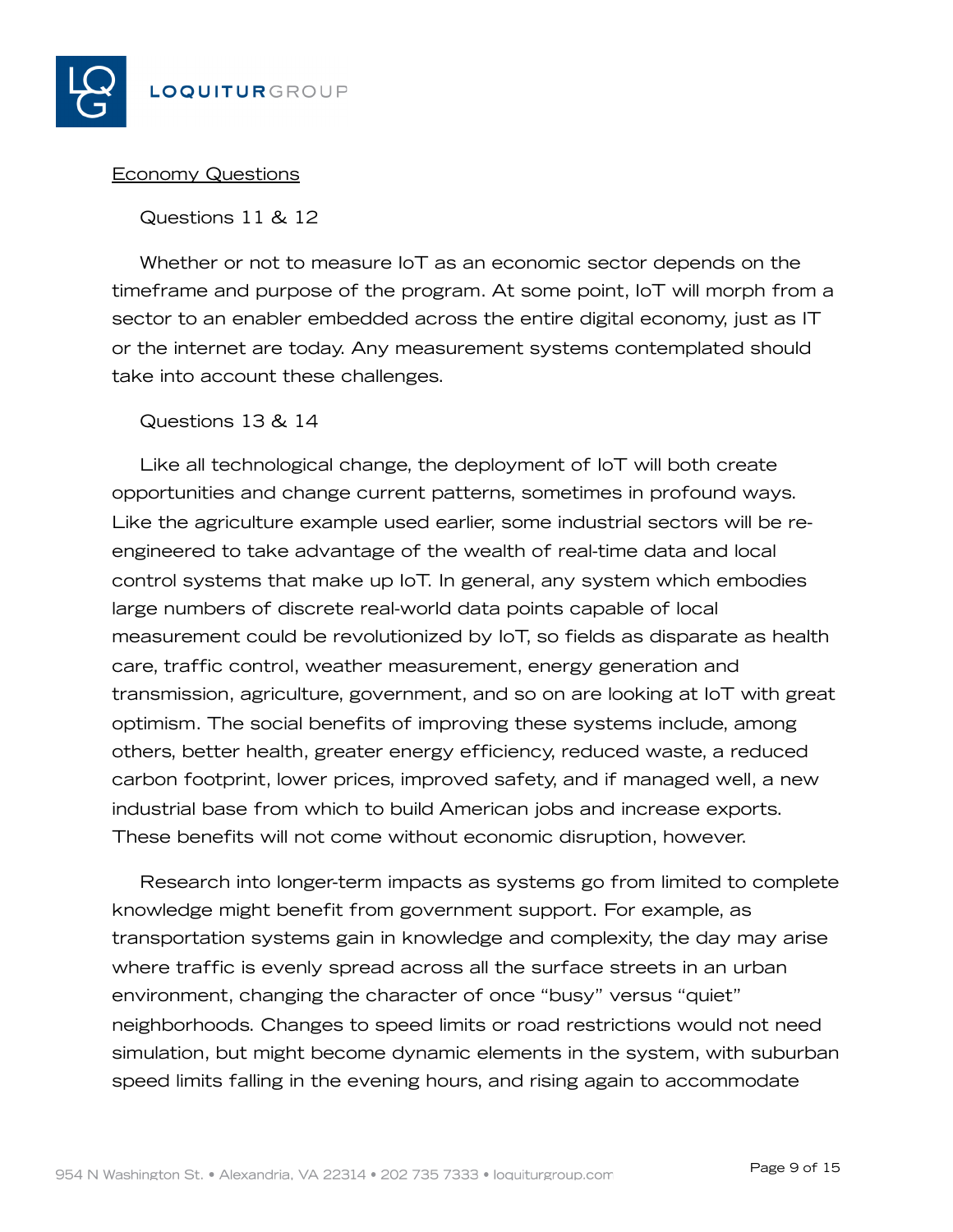

traffic balancing during a busy morning commute. Streets leading to schools and playgrounds could be restricted such that "through traffic" was never routed into these areas. Government-sponsored research into those areas of infrastructure management under their control might be a wise course sooner rather than later, essentially posing the question, "how will the world be different when we have perfect information and perfect control of this system?"

#### Policy Questions

#### Question 15

Policy areas that will affect IoT are not new, and include areas such as consumer privacy, lawful access and intercept, cybersecurity / data stewardship, and any segment-specific policies which tend to prevent new business models from disrupting the status-quo (eg taxi or hotel regulations vs AirBnB and Uber). In turn, IoT is likely to affect policy areas which today are impacted by the size and complexity of the datasets involved, including areas like public health. In general, industry is approaching IoT as a set of incremental experiments - testing products and services in focused applications and then expanding to more general applications. Government would do well to accommodate this modern development process by mirroring it in the policy arena unless the challenges involved are universally applicable across the various IoT segments: thus privacy, cybersecurity / data stewardship and lawful access and intercept deserve continued and focused attention.

The privacy challenge is not unique to IoT, but emerges from the general digital economy debate; only the scale will change as IoT accelerates. On the one hand, large datasets provide tremendous insight into complex systems, especially when combined with other contextual information. These insights are driving a new wave of exploration and discovery in fields such as public health. The policy response has been to encourage the removal of personally identifiable information from data in the belief that this will protect individual privacy. The challenge is that when multiple "anonymous" datasets are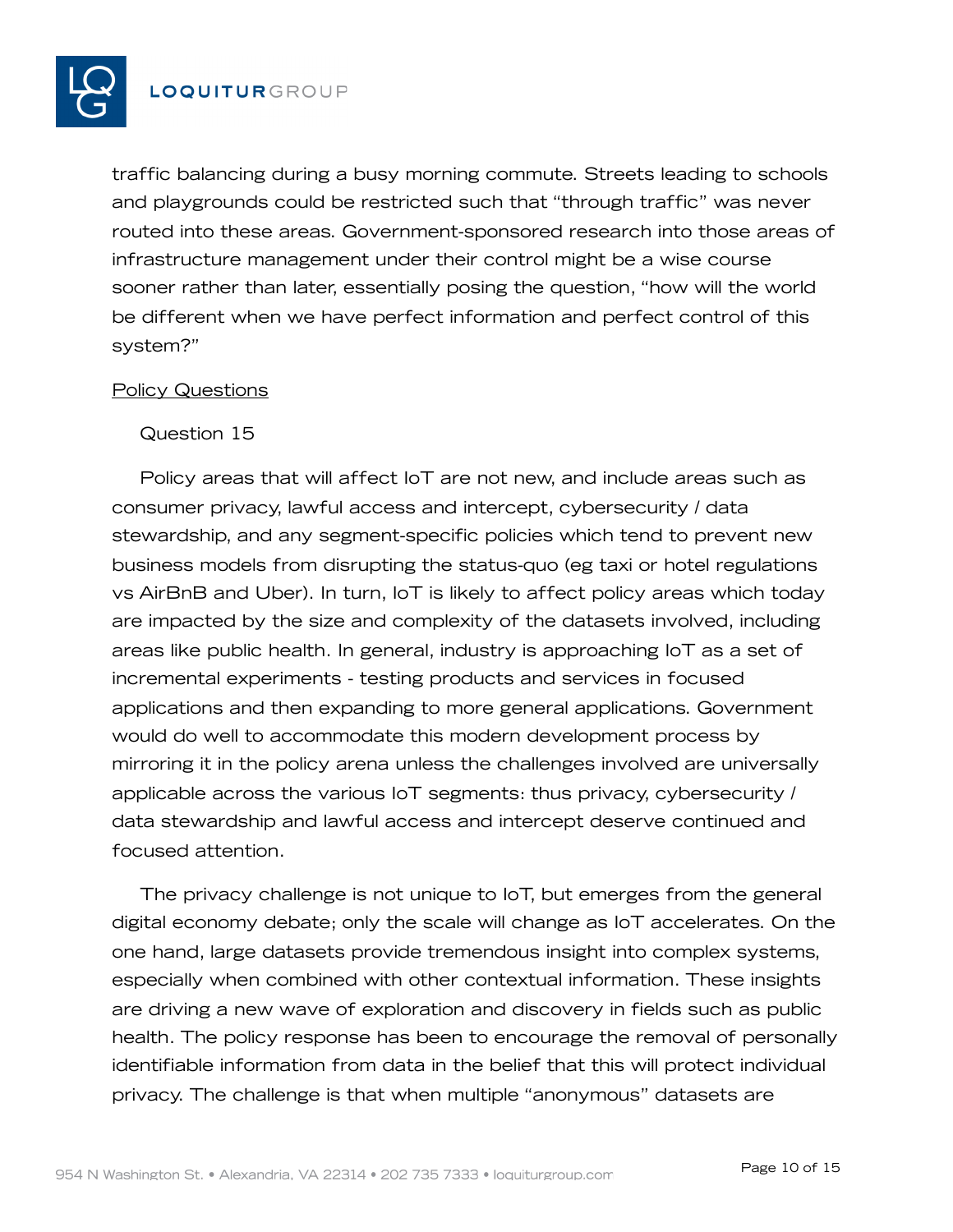

combined with even generic public information, it can be possible to reattach individuals to the underlying information. As a simple example, knowing where you work and where you live would allow the re-identification of an anonymous GPS track from your mobile phone. Significant research is underway to create reliably anonymous datasets, but the effort involved highlights the immense challenge of truly de-identifying data (and keeping it that way). Government has a role in promoting research in this area, as well as in trust models which promote good stewardship of any private information collected.

Given the incredible benefits that arise from accurately measuring the world in real-time, policy discussions must shift from the absolutes of perfect privacy versus complete transparency, and explore how best to implement a model that allows users to independently balance the tradeoffs involved. We are beginning to see this emerge with IoT applications such as mapping applications where users can volunteer their GPS information in exchange for traffic advice. Myriad other applications abound, with both lesser and greater transparency and awareness of how the data is used and how the benefits are allocated. What we know is that consumers are willing to make tradeoffs if the advantages are clear.

#### Question 16

While cybersecurity is a critically important issue that is amplified as networks grow and IoT emerges, cybersecurity policy is somewhat independent of IoT generally. We would recommend looking at cybersecurity separately, and to segment cybersecurity policy issues so that we can independently examine: 1) bad actors accessing networks/data illegally, 2) data/network stewards failing to secure assets under their control, and 3) state actors operating under the umbrella of national security.

#### Question 17

Privacy, or data stewardship more generally, is becoming an active area for innovation, with the emergence of blockchain technologies coupled with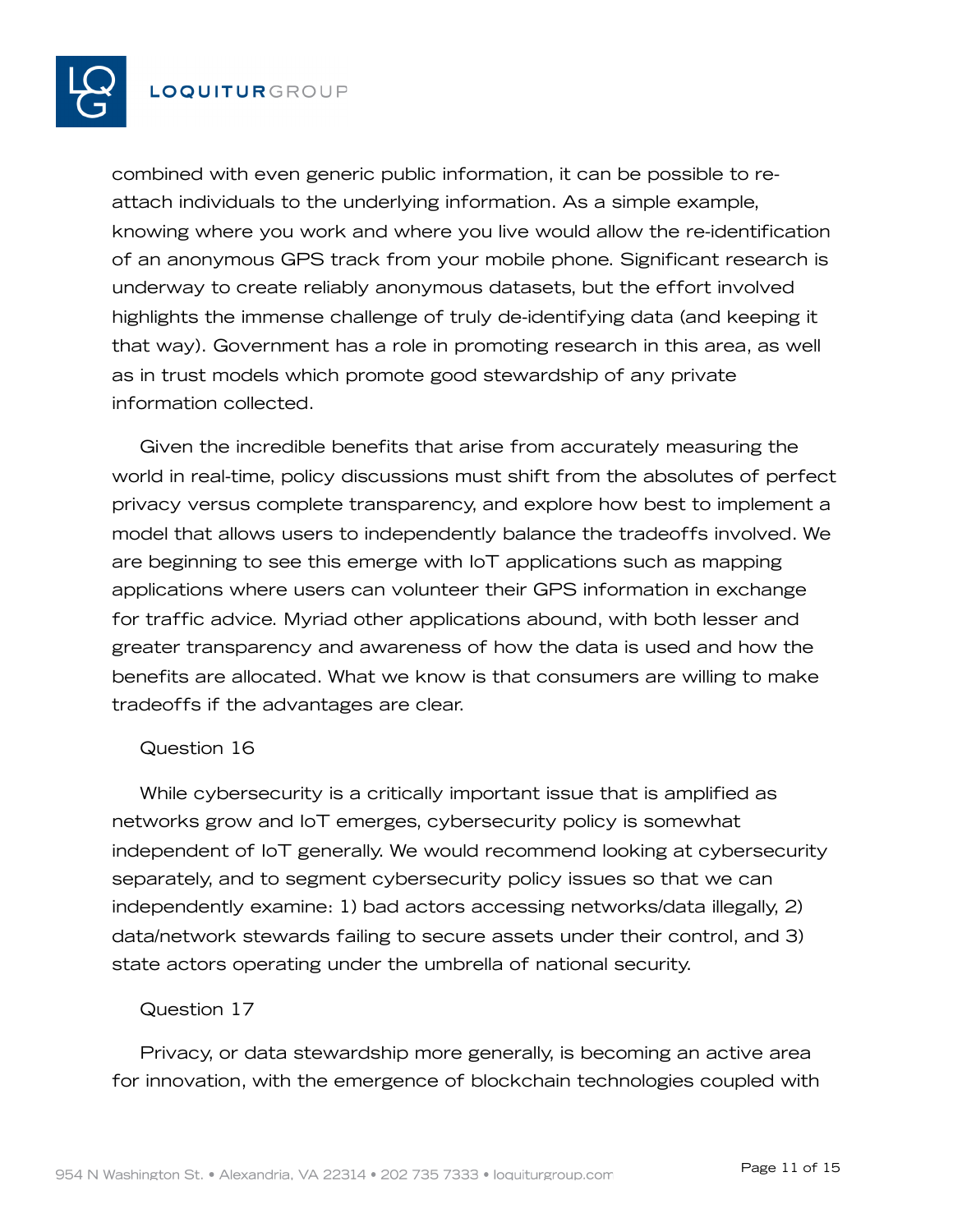

strong encryption and distributed computing providing the building blocks for trust models for everything from cryptocurrencies to apartment sharing. These capabilities can be complex and have spawned a dynamic and competitive race to develop and implement commercial systems which may re-energize segments of the economy which have seen little fundamental innovation for decades. IoT policy is independent of these innovations, but will no doubt exploit them as they emerge.

Consumer privacy is a unique area where IoT policy could be implicated, at least until true trust systems come online. Privacy regulators in other jurisdictions are already wrestling with this question, and no doubt considerable learning will take place in the near future as commercial IoT experiments take place and are evaluated, but in the meantime the focus is more on the potential for misuse over what might reasonably be expected. Our recommendation to US policymakers is two-fold. First, we'd encourage regulators to resist setting rules in advance based on a "parade of horribles'. It is easy to create the phantom of a dystopian world where privacy is lost and big brother, either elected or commercial, sets the rules. The very fact that this is universally rejected in the U.S. shines a bright light on any steps in this direction, with plenty of time to assess and react as experiments take place. Second, we'd encourage policy makers to consider consolidating privacy expertise rather than establishing a privacy branch inside every federal agency. Advances in this area will take place across many domains, and the questions will be common despite the regulatory silos.

#### Questions 18 & 19

Questions of consumer protection and economic equality are not unique to IoT, and we see no imperative for breaking out IoT as a focus in these areas. IoT is a technology capable of bringing great benefit to everybody, from reducing the costs of transportation or our food supply, to reducing the environmental impacts of our modern society. We'd encourage everyone to invest in harnessing IoT to aid the disadvantaged. In the area of consumer protection, IoT holds no special place, but is simply one of many innovative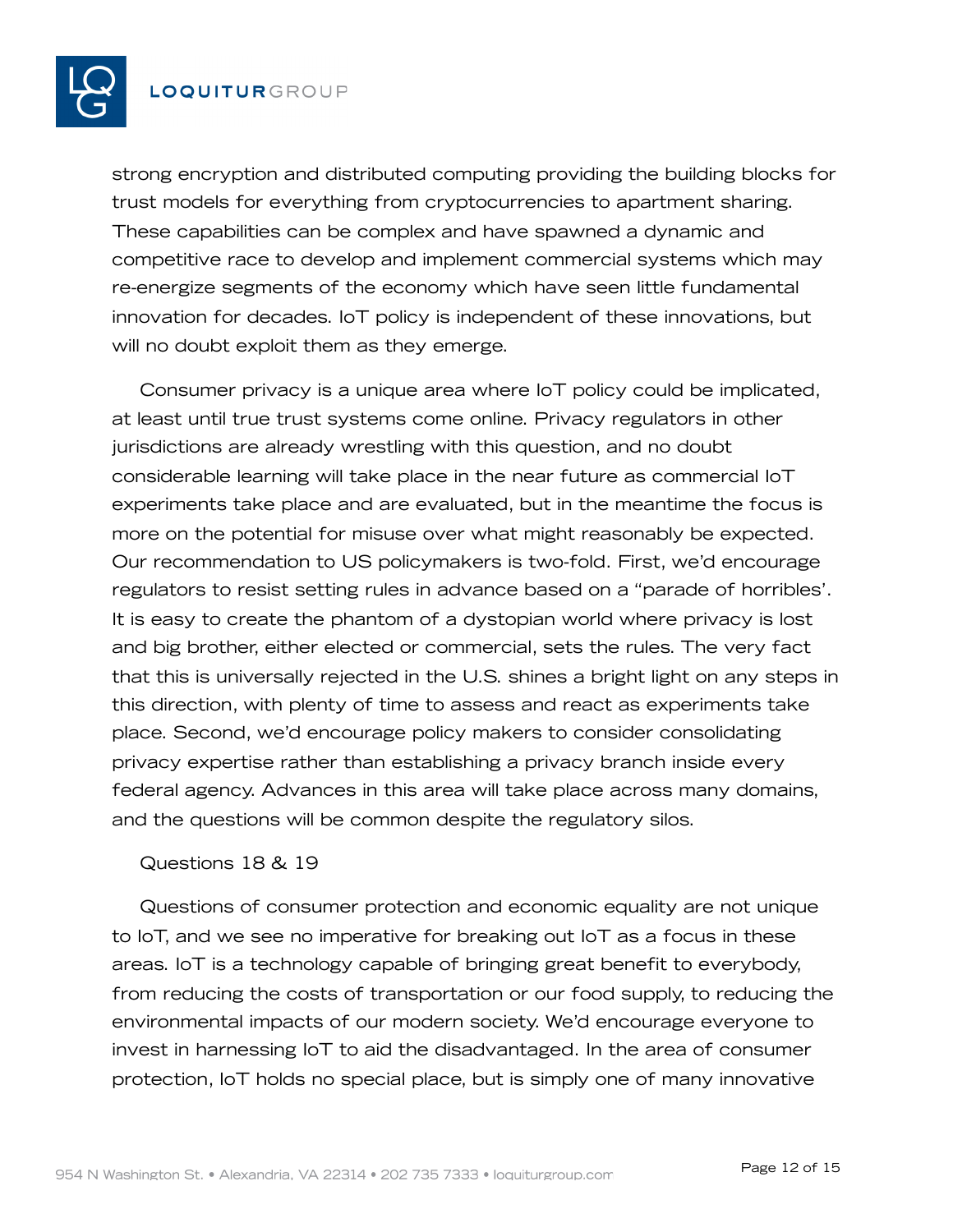

technologies that existing systems will need to explore and accommodate as the digital economy evolves.

#### International Engagement Questions

Questions 20 through 24

The evolution of communications and networking from localized to globalized was well developed before IoT emerged as the next wave of innovation. We anticipate that many of the existing structures, and many new ones, will compete to play a role in the eventual interconnection of IoT networks into an interoperating whole. But while we can envision a harmonized global IoT network as one possible future, we should not assume that the internet model is the best or only possible outcome, and thus we must leave room for the market to experiment with alternative approaches while recognizing that existing networks will form much of the foundation of the future IoT.

NTIA asks after the various issues and factors that might emerge in the international development of IoT, and how best the U.S. should monitor and engage. This is a very big question. We would encourage the Department to consider IoT as simply one example of the many emerging innovations that could have global significance now that the internet is in place, and to conceptualize an engagement model that is not so much specific to IoT as it is a possible structure for any future digital innovation. This is by definition a much larger question, but using IoT as a case study in this regard, while keeping this question slightly decoupled from IoT specifically, would be a positive starting point.

## Additional Questions

## Question 25 & 26

We would encourage the U.S. government, as a potential major ecosystem participant in public IoT infrastructure, to remain engaged as the IoT community evolves. To the extent that the Department is already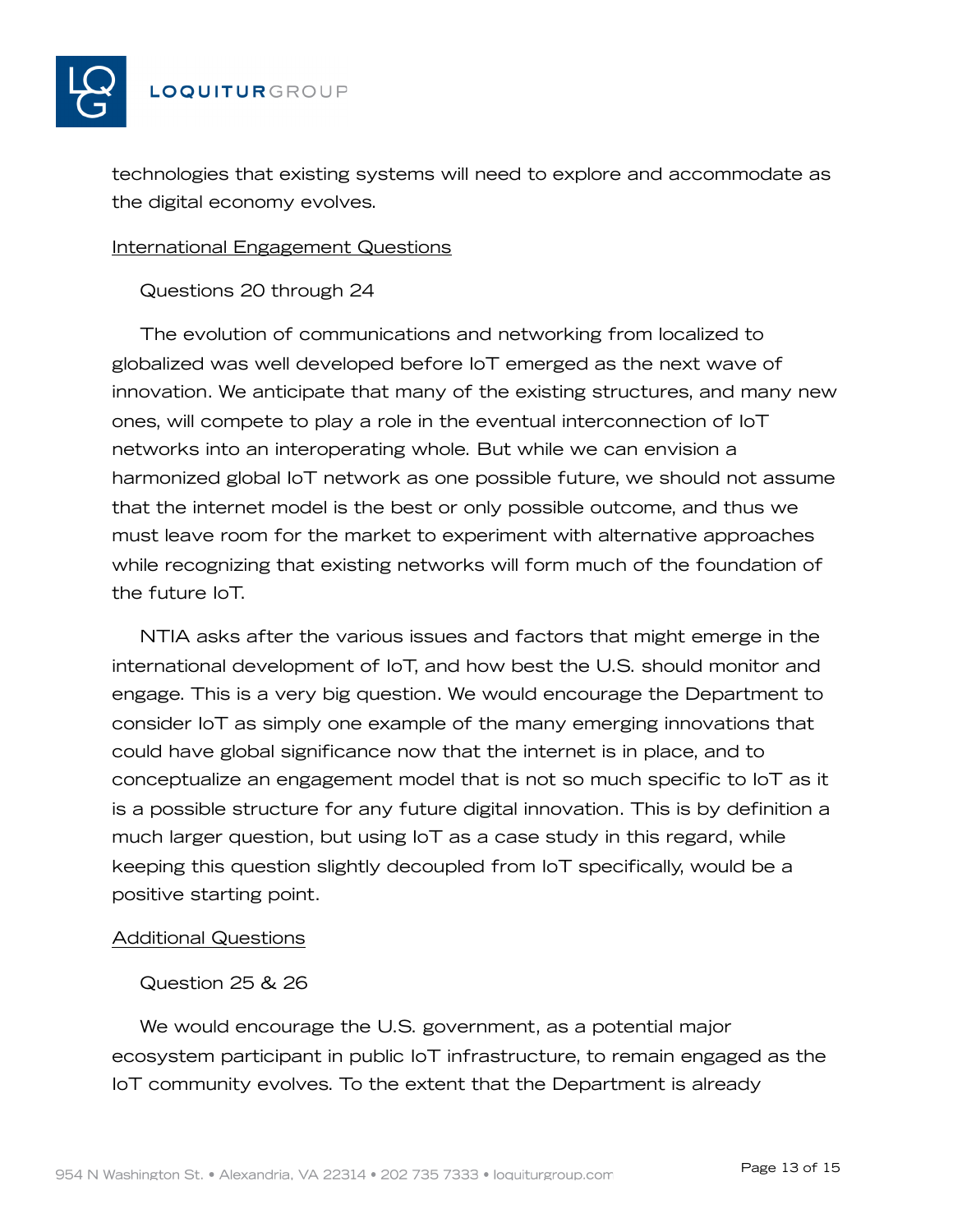

participating in well developed multi-stakeholder engagement models, we'd simply suggest keeping IoT in mind as digital economy processes are developed. In terms of the Department's specific role within the federal government community we would simply encourage the current overarching information gathering and community engagement activities.

## Questions 27 & 28

In general, the IoT ecosystem is developing well, with broad participation and robust experimentation well underway. To the extent that there are fundamental shared research questions, we would encourage federal government participation in identifying answers and supporting basic research. In terms of a comprehensive technology policy like those seen in Europe and other regions, there is a risk that in the current international climate this could actually disadvantage American competitors as they seek to globalize their IoT solutions. We would encourage great care and a light hand should the Department decide to intervene this actively in the market.

#### **Conclusion**

The very fact that the Department is asking questions and gathering information around IoT is tremendously encouraging. Ill-informed intervention is always bad intervention, and the many references to "engagement" and "multi-stakeholder" are strong signals that there is a true will to participate, rather than to dominate. We encourage the Department to continue down this path, and to focus on educating policy makers based on hard data and actual market activities. Above all, we encourage the department to help fight the fear of change that all significant innovations inspire.

The IoT industry recognizes that, alongside the tremendous opportunities this new technology will bring, there will also be disruption. Our national focus on education, investment, and entrepreneurship add tremendously to our global competitiveness, but we must remain diligent to ensure that opportunities are available for everyone to benefit and accrue to all corners of our society. The ongoing buildout of broadband infrastructure will be a